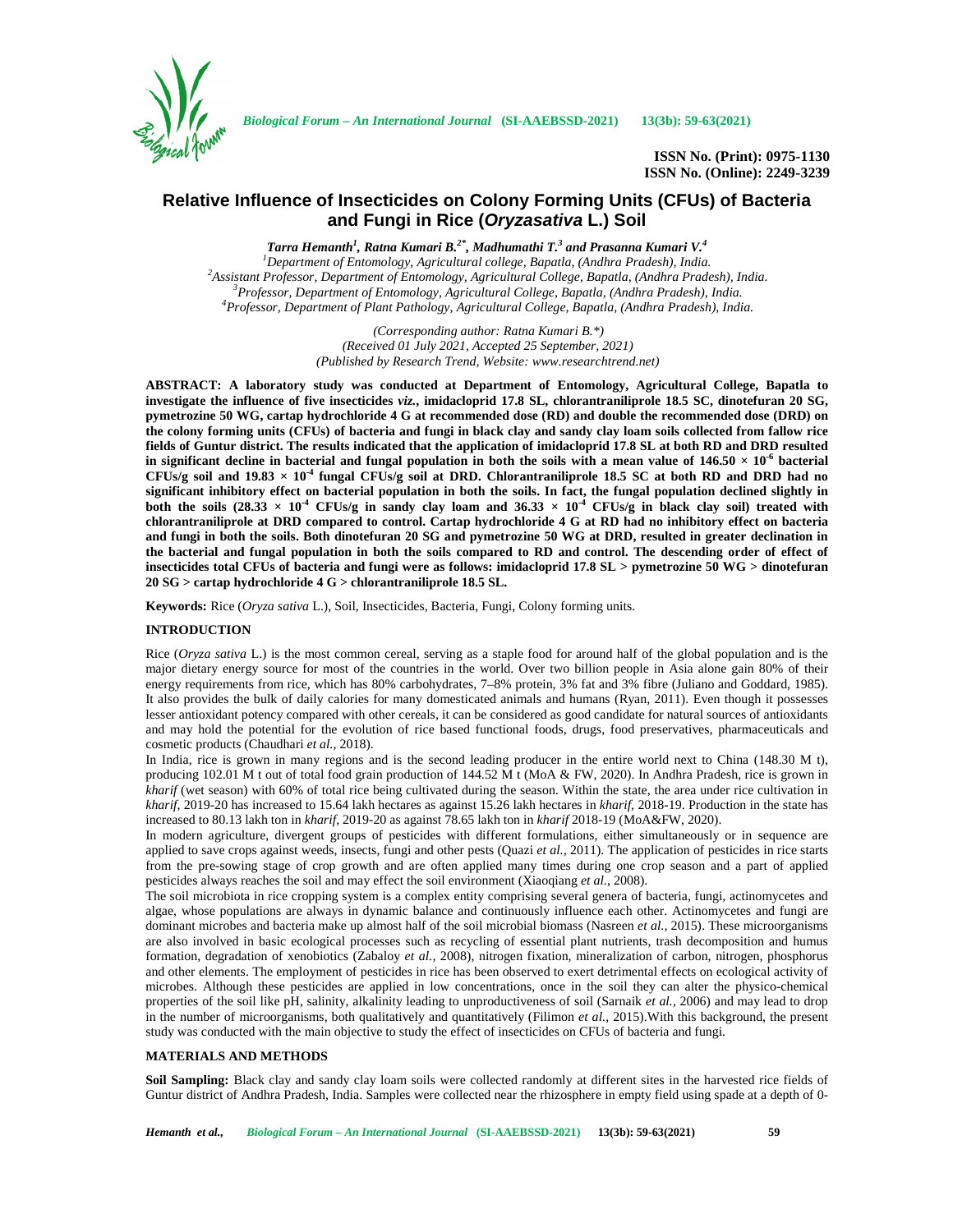15 centimeters and mixed thoroughly to prepare a homogeneous composite sample (1 kg) and air dried at room temperature prior to insecticide treatment.

**Preparation of Primary Stock Solution:** Primary stock solutions of chlorantraniliprole 18.5 SC, imidacloprid 17.8SL, dinotefuran 20 SG, pymetrozine 50 WG at the concentration of 1850, 1780, 2000 and 5000  $\mu$ g ml<sup>-1</sup> each were prepared by adding exactly 1.0 ml of each insecticide into 100 ml of double-distilled water, respectively.

**Preparation of Working Standards:** Working standards of chlorantraniliprole 18.5 SC, imidacloprid 17.8 SL and dinotefuran 20 SG at the concentration of 1000, 500, 250, 100, 10 and 1  $\mu$ g ml<sup>-1</sup> were prepared by serial dilution method using 1850, 1780 and 2000  $\mu$ g ml<sup>-1</sup> primary stock solutions, respectively. Working standards of Pymetrozine at 2500, 1500, 1000, 500, 250, 100, 10 and 1 μg ml<sup>-1</sup> concentrations were prepared by serial dilution method using 5000 μg ml<sup>-1</sup> of pymetrozine primary stock solution.

**Application of Insecticide Treatments to Soils:** Generally the amount of soil present in one hectare of agricultural land is  $2.24x10^{-6}$  kg. Based on this assumption, the amount of insecticide that has to be sprayed on 1 kg of soil was obtained by back calculating from the amount of insecticide (in terms of a.i.) that is sprayed on one hectare of Agricultural land. Cartap hydrochloride 4 G was directly applied to one kg of soil as this is soil applied insecticide.

The soils were treated with insecticides at both recommended dose (RD) and double the recommended dose (DRD) separately. Required dose of respective insecticide in µg a.i. (equivalent to one ppm of 100 ml of working standard of insecticide) was uniformly applied on one kilogram of soil using a small hand sprayer.

| S. No.           | <b>Insecticide</b>                                                                                                                                                                                                                                                                                                                                                                                                                                                                                                                                                                                                                                                                                                                                                                                                                                                                                                                                                                                            | <b>Dose</b><br>$(g \text{ a.i ha}^{-1})$ |               | <b>Dose</b><br>$(\mu g a.i kg^{-1} soil)$ |            |
|------------------|---------------------------------------------------------------------------------------------------------------------------------------------------------------------------------------------------------------------------------------------------------------------------------------------------------------------------------------------------------------------------------------------------------------------------------------------------------------------------------------------------------------------------------------------------------------------------------------------------------------------------------------------------------------------------------------------------------------------------------------------------------------------------------------------------------------------------------------------------------------------------------------------------------------------------------------------------------------------------------------------------------------|------------------------------------------|---------------|-------------------------------------------|------------|
|                  |                                                                                                                                                                                                                                                                                                                                                                                                                                                                                                                                                                                                                                                                                                                                                                                                                                                                                                                                                                                                               | RD                                       | <b>DRD</b>    | <b>RD</b>                                 | <b>DRD</b> |
| 1.               | Chlorantraniliprole 18.5 SC                                                                                                                                                                                                                                                                                                                                                                                                                                                                                                                                                                                                                                                                                                                                                                                                                                                                                                                                                                                   | 30                                       | 60            | 14                                        | 28         |
| $\overline{2}$ . | Cartap hydrochloride 4 G                                                                                                                                                                                                                                                                                                                                                                                                                                                                                                                                                                                                                                                                                                                                                                                                                                                                                                                                                                                      | 1000                                     | 2000          | 500                                       | 1000       |
| $\overline{3}$ . | Imidacloprid 17.8 SL                                                                                                                                                                                                                                                                                                                                                                                                                                                                                                                                                                                                                                                                                                                                                                                                                                                                                                                                                                                          | 25                                       | 50            | 12                                        | 24         |
| 4.               | Dinotefuran 20 SG                                                                                                                                                                                                                                                                                                                                                                                                                                                                                                                                                                                                                                                                                                                                                                                                                                                                                                                                                                                             | 40                                       | 80            | 18                                        | 36         |
| 5.               | Pymetrozine 50 WG                                                                                                                                                                                                                                                                                                                                                                                                                                                                                                                                                                                                                                                                                                                                                                                                                                                                                                                                                                                             | 150                                      | 300           | 67                                        | 134        |
|                  | the concentrations at which the desirable organisms showed the optimum growth (the dilution blanks were labeled as $10^{-2}$ , $10^{-3}$ ,<br>$10^4$ , $10^5$ , $10^6$ and $10^7$ ). The required concentration was $10^6$ for bacteria, and $10^4$ for fungi. About 0.1 ml of the respective<br>dilution was spread evenly using a sterilized glass spreader on the agar-medium plate and was inverted and incubated for 5–7<br>days at a temperature of 37°C. After the incubation period, the plates were removed from the incubator and the colony forming<br>units (CFUs) were counted manually ranging between 30 and 300 in a Quebec colony counter and subjected to statistical analysis<br>using two way ANOVA (two factorial CRD).<br>The total number of bacteria/fungi per mL of the original suspension / sample is as follows:<br>Organisms per millilitre per gram of the sample = $\frac{\text{Number of colonies (average of three replicates)}}{\text{Number of colonies}}$ \times dilution |                                          | Amount plated |                                           |            |
|                  | <b>RESULTS AND DISCUSSION</b>                                                                                                                                                                                                                                                                                                                                                                                                                                                                                                                                                                                                                                                                                                                                                                                                                                                                                                                                                                                 |                                          |               |                                           |            |
|                  | <b>Effect of insecticides on Soil Bacteria:</b> The application of chlorantraniliprole at both recommended dose $(217.40 \times 10^{-6})$<br>$CFUs/g$ ) and DRD (217.33 × 10 <sup>-6</sup> CFUs/g) had no significant inhibitory effect on the bacterial population in sandy clay loam soil<br>which was at par with control. In fact, in black clay soil, similar trend was noticed with no significant inhibitory effect on                                                                                                                                                                                                                                                                                                                                                                                                                                                                                                                                                                                 |                                          |               |                                           |            |

**Table 1: Details of treatments for application to soil.**

# **RESULTS AND DISCUSSION**

**Effect of insecticides on Soil Bacteria:** The application of chlorantraniliprole at both recommended dose  $(217.40 \times 10^{-6})$  $CFUs/g$ ) and DRD (217.33  $\times$  10<sup>-6</sup> CFUs/g) had no significant inhibitory effect on the bacterial population in sandy clay loam soil which was at par with control. In fact, in black clay soil, similar trend was noticed with no significant inhibitory effect on bacterial population at both recommended application rate (273.33  $\times$  10<sup>-6</sup> CFUs/g) and DRD (266.85  $\times$  10<sup>-6</sup> CFUs/g), which were on par with each other and also with control (Table 2).The above results were in uniformity with the findings of Sahu *et al.* (2019) where faster dissipation of chlorantraniliprole was observed in rice rhizosphere soil with 23.89 and 34.65 days dissipation half-lives for recommended dose (RD) and double the recommended dose (DRD) treatments, respectively having no considerable effect on the soil bacteria.

The application of cartap hydrochloride at recommended rates also had no significant inhibitory effect on bacterial population in sandy clay loam (215.33  $\times$  10<sup>-6</sup> CFUs/g) and black clay soil (268.33  $\times$  10<sup>-6</sup> CFUs/g) which were on par with control. However, it was observed that bacterial population decreased significantly in both the soils  $(205.67 \times 10^{-6} \text{ CFUs/g in sandy }$  clay loam and  $253.67 \times 10^{-6}$  CFUs/g in black clay soil) treated with cartap hydrochloride at DRD compared to control (Table 2). The above results were corroborating with the experiments of Kumar *et al.* (2012) where the microbial biomass of soil increased with time up to 30 days in cartap hydrochloride as well as chlorpyriphos treated soil.

It was found that bacterial population declined significantly in both the soils treated with imidacloprid at recommended rates  $(145.67 \times 10^{-6} \text{ CFUs/g in sandy clay loan and } 208.33 \times 10^{-6} \text{ CFUs/g in black clay soil) compared to control } (220.33 \times 10^{-6} \text{ CFUs/g in sandy})$ CFUs/g in sandy clay loam and  $274.33 \times 10^{-6}$  CFUs/g in black clay soil) and other test molecules. Additionally, at DRD of imidacloprid, greater decrease in bacterial population was noticed in both the soils ( $117.67 \times 10^{-6}$  CFUs/g in sandy clay loam and  $175.33 \times 10^{-6}$  CFUs/g in black clay soil) compared to control (Table 2). The above results were identical with the findings of Mahapatra *et al.* (2017) who reported that application of imidacloprid at 25 g a.i. ha<sup>-1</sup> and 50 g a.i. ha<sup>-1</sup> had significantly affected the population and distribution of bacteria in soil. Similar studies conducted by Cycon *et al.* (2013) reported that imidacloprid applied at the recommended dose and 10 times the RD had caused significant effect on total bacterial and fungal populations in soil from the beginning of the experiment. These results were in line with our present findings.

The application of dinotefuran at recommended dose resulted in slight decline in the bacterial population in both the soils  $(207.33 \times 10^{-6} \text{ CFUs/g}$  in sandy clay loam and  $262 \times 10^{-6} \text{ CFUs/g}$  in black clay soil) compared to control with 220.33 x 10<sup>-6</sup> CFUs/g and 274.33  $\times$  10<sup>-6</sup> CFUs/g in sandy clay loam and black clay soil, respectively. Whereas at DRD, the same molecule

*Hemanth et al., Biological Forum – An International Journal* **(SI-AAEBSSD-2021) 13(3b): 59-63(2021) 60**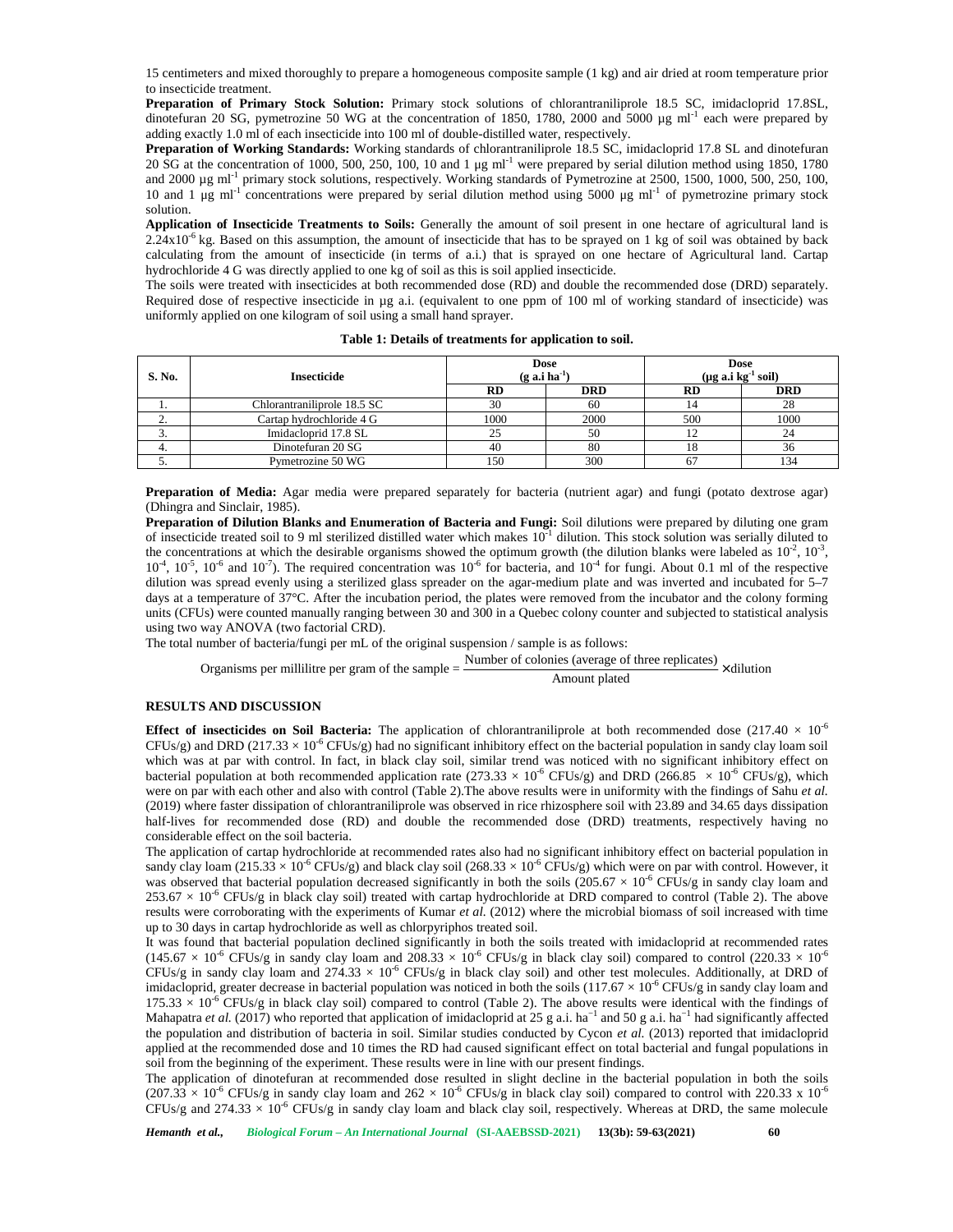resulted in greater decline in bacterial population in both the soils (167.33  $\times$  10<sup>-6</sup> CFUs/g in sandy clay loam and 228  $\times$  10<sup>-6</sup> CFUs/g in black clay soil) compared to control (Table 2). These results were similar with the findings of Thompson *et al.* (2020) where the application of neonicotinoids at higher doses altered the microbes and their enzymatic activities with nitrifying and nitrogen fixing bacteria being the most sensitive.

The application of pymetrozine at both recommended dose and DRD resulted in significant inhibitory effect of bacterial population in both the soils. Moreover, high declination was noticed at DRD (167.33  $\times$  10<sup>-6</sup> CFUs/g in sandy clay loam and 216.67 CFUs/g in black clay soil) compared to control with 220.33  $\times$  10<sup>-6</sup> CFUs/g and 274.33 x 10<sup>-6</sup> CFUs/g in sandy clay loam and black clay soil, respectively (Table 2). These results were also identical with the reports of Xu *et al.* (2018) where application of pymetrozine at higher doses may result in contamination of enzymatic activites and microbial populations of soil. Among all the treatments chlorantraniliprole applied at recommended dose was found safer for soil bacteria with a mean value of  $245.37 \times 10^{-6}$  CFUs/g compared to other test molecules and control. Whereas, imidacloprid applied at DRD was found to decline the bacterial population of soil to a greater extent with a mean value of  $146.50 \times 10^{-6}$  CFUs/g compared to other test molecules (Table 2).

| S. No.                  | <b>Insecticide Treatments</b>                   | <b>Dose</b><br>$(g$ a.i ha <sup>-1</sup> ) | Number of colony forming units (CFUs) of bacteria x $10^{-6}/g$ of soil at 24 h after<br>insecticide treatment |                                       |                                  |                      |  |  |
|-------------------------|-------------------------------------------------|--------------------------------------------|----------------------------------------------------------------------------------------------------------------|---------------------------------------|----------------------------------|----------------------|--|--|
|                         |                                                 |                                            | Sandy clay loam                                                                                                |                                       | <b>Black clav soil</b>           | Mean                 |  |  |
| Ι.                      | $T_1$ : Chlorantraniliprole 18.5 SC @ RD        | 30                                         | $217.40^{f}$                                                                                                   |                                       | $273.33^{ab}$                    | 245.37 <sup>ab</sup> |  |  |
| 2.                      | $T_2$ : Chlorantraniliprole 18.5 SC @ DRD       | 60                                         | 217.33 <sup>f</sup>                                                                                            |                                       | $266.\overline{85}^{\text{abc}}$ | 242.00 <sup>b</sup>  |  |  |
| 3.                      | $T_3$ : Cartap hydrochloride 4 G @ RD           | 1000                                       | $215.33$ <sup>fg</sup>                                                                                         |                                       | $268.33^{\overline{abc}}$        | 241.83 <sup>b</sup>  |  |  |
| 4.                      | T <sub>4</sub> : Cartap hydrochloride 4 G @ DRD | 2000                                       |                                                                                                                | $205.67^{\rm h}$                      |                                  | $229.67^{\circ}$     |  |  |
| 5.                      | $T5$ : Imidacloprid 17.8 SL @ RD                | 25                                         | $145.67^k$                                                                                                     |                                       | $208.33^{gh}$                    | 177.00 <sup>g</sup>  |  |  |
| 6.                      | T <sub>6</sub> : Imidacloprid 17.8 SL @ DRD     | 50                                         | $117.67$ <sup>1</sup>                                                                                          |                                       | 175.33 <sup>i</sup>              | 146.50 <sup>h</sup>  |  |  |
| 7.                      | $T_7$ : Dinotefuran 20 SG @ RD                  | 40                                         |                                                                                                                | $207.33^{h}$<br>$262.00^{\circ}$      |                                  | $234.67^{\circ}$     |  |  |
| 8.                      | T <sub>s</sub> : Dinotefuran 20 SG @ DRD        | 80                                         | $167.33^{j}$                                                                                                   |                                       | $228.00^{\circ}$                 | $197.66^{\circ}$     |  |  |
| 9.                      | T <sub>9</sub> : Pymetrozine 50 WG @ RD         | 150                                        |                                                                                                                | $246.33^{d}$<br>$179.67$ <sup>1</sup> |                                  | 213.00 <sup>d</sup>  |  |  |
| 10.                     | $T_{10}$ : Pymetrozine 50 WG @ DRD              | 300                                        |                                                                                                                | $167.33^{j}$<br>$216.67$ <sup>t</sup> |                                  | 192.00 <sup>r</sup>  |  |  |
| 11.                     | $T_{11}$ : Untreated control                    | $-1$                                       | 220.33 <sup>f</sup>                                                                                            | 274.33 <sup>a</sup>                   |                                  | 247.33 <sup>a</sup>  |  |  |
|                         | Mean                                            |                                            | 187.37 <sup>b</sup>                                                                                            |                                       | $243.00^a$                       |                      |  |  |
| For comparison of means |                                                 |                                            |                                                                                                                |                                       |                                  |                      |  |  |
|                         | $SEm\pm$                                        |                                            |                                                                                                                | CD@5%                                 |                                  | $CV\%$               |  |  |
|                         | <b>Treatment</b>                                | 1.86                                       |                                                                                                                | 5.31                                  |                                  |                      |  |  |
| Soil                    |                                                 | 0.79                                       |                                                                                                                | 2.26                                  |                                  | 2.12                 |  |  |
| <b>Interaction</b>      |                                                 | 2.63                                       |                                                                                                                | 7.51                                  |                                  |                      |  |  |

DHA- Dehydrogenase Enzyme Activity, RD- Recommended Dose, DRD- Double the Recommended Dose

Note: Means that do not share a letter are significantly different at 5% level of significance.

**Effects of Insecticides on Soil Fungi:** The application of chlorantraniliprole at recommended rates had no significant inhibitory effect on fungal population in sandy clay loam (31 × 10<sup>-4</sup> CFUs/g) and black clay soil (38.67 × 10<sup>-4</sup> CFUs/g) which were on par with control. Surprisingly, it was observed that fungal population declined slightly in both the soils  $(28.33 \times 10^4 \text{ CFUs/g in})$ sandy clay loam and  $36.33 \times 10^4$  CFUs/g in black clay soil) treated with chlorantraniliprole at DRD compared to control (Table 3). Similar results were obtained by Ghosal *et al.* (2018) where the application of chlorantraniliprole at higher doses significantly changed the compositions of microbial communities in paddy soils initially, but the compositions of soil microbial communities recovered at later stage which may be due to utilization of the insecticide and its degraded products.

The application of cartap hydrochloride at recommended rates had no significant inhibitory effect on fungal population in sandy clay loam (30.33 × 10<sup>-4</sup> CFUs/g) and black clay soil (38.67 × 10<sup>-4</sup> CFUs/g) which were on par with control. Notably, it was observed that fungal population declined slightly in both the soils  $(29.00 \times 10^{-4} \text{ CFUs/g in sandy clay loan and } 38.33 \times 10^{-4} \text{ CFUs/g in sandy clay loan, } 10^{-4} \text{ CFUs/g in sandy clay loan, } 10^{-4} \text{ CFUs/g in sandy clay loan, } 10^{-4} \text{ CFUs/g in sandy clay loan, } 10^{-4} \text{ CFUs/g in sandy clay loan, } 10^{-4} \text{ CFUs/g in sandy clay loan, } 10$ CFUs/g in black clay soil) treated with cartap hydrochloride at DRD compared to control (Table 3). These results were in uniformity with the outcome of Karnatak *et al.* (2007) where the application of cartap hydrochloride singly in rice ecosystem resulted in increase of fungal populations during the study period.

It was found that fungal population declined significantly in both the soils treated with imidacloprid at recommended rates (19.33  $\times$  10<sup>-4</sup> CFUs/g in sandy clay loam and 27  $\times$  10<sup>-4</sup> CFUs/g in black clay soil) compared to control (32  $\times$  10<sup>-4</sup> CFUs/g in sandy clay loam and  $40.67 \times 10^{-4}$  CFUs/g in black clay soil) and other test molecules. In fact, at DRD of imidacloprid, greater decline in fungal population was noticed in both the soils (16.33  $\times$  10<sup>-4</sup> CFUs/g in sandy clay loam and 23.33  $\times$  10<sup>-4</sup> CFUs/g in black clay soil) compared to control (Table 3). This inhibitory effect of imidacloprid might be due to its longer persistence in soil. Studies conducted by Wang *et al.* (2014) on the effect of imidacloprid on soil microbes reported that the inhibitory effect of imidacloprid is due to its longer persistence in soil which restricts the growth of microbes.

It was found that application of dinotefuran at recommended dose had slight inhibitory effect on the fungal population in both the soils (29.00  $\times$  10<sup>-4</sup> CFUs/g in sandy clay loam and 36.33  $\times$  10<sup>-4</sup> CFUs/g in black clay soil) compared to control with 32.00  $\times$  10<sup>-4</sup> CFUs/g and  $40.67 \times 10^{-4}$  CFUs/g in sandy clay loam and black clay soil, respectively. But at DRD, the same molecule resulted in significant decline in fungal population in both the soils (25.67  $\times$  10<sup>-4</sup> CFUs/g in sandy clay loam and 29.33  $\times$  10<sup>-4</sup> CFUs/g in black clay soil) compared to control (Table 3). The findings of Yu *et al.* (2020); Zhang *et al.* (2015) with application of dinotefuran and other neonicotinoids at recommended rates to soil increased the activity of microbes and high application rates decreased the community diversity added strength to our results.

The application of pymetrozine at both field and recommended doses resulted in significant inhibitory effect of fungal population in both the soils. But more declination was observed at DRD (23.67 x 10<sup>-4</sup> CFUs/g in sandy clay loam and 29.67 x 10<sup>-4</sup> CFUs/g in black clay soil) compared to control (Table 3). Meena *et al.* (2020) proposed the use of pesticides at higher doses may result in decrease in the total microbial populations of soil which supported our findings.

Among all the treatments, chlorantraniliprole applied at RD was found to be safe for soil fungi with a mean value of 34.83 x  $10^{-4}$ CFUs/g compared to other test molecules. Whereas, imidacloprid applied at DRD was found to decline the fungal population of soil to a greater extent with a mean value of 19.83 x  $10^{-4}$  CFUs/g compared to other test molecules (Table 3).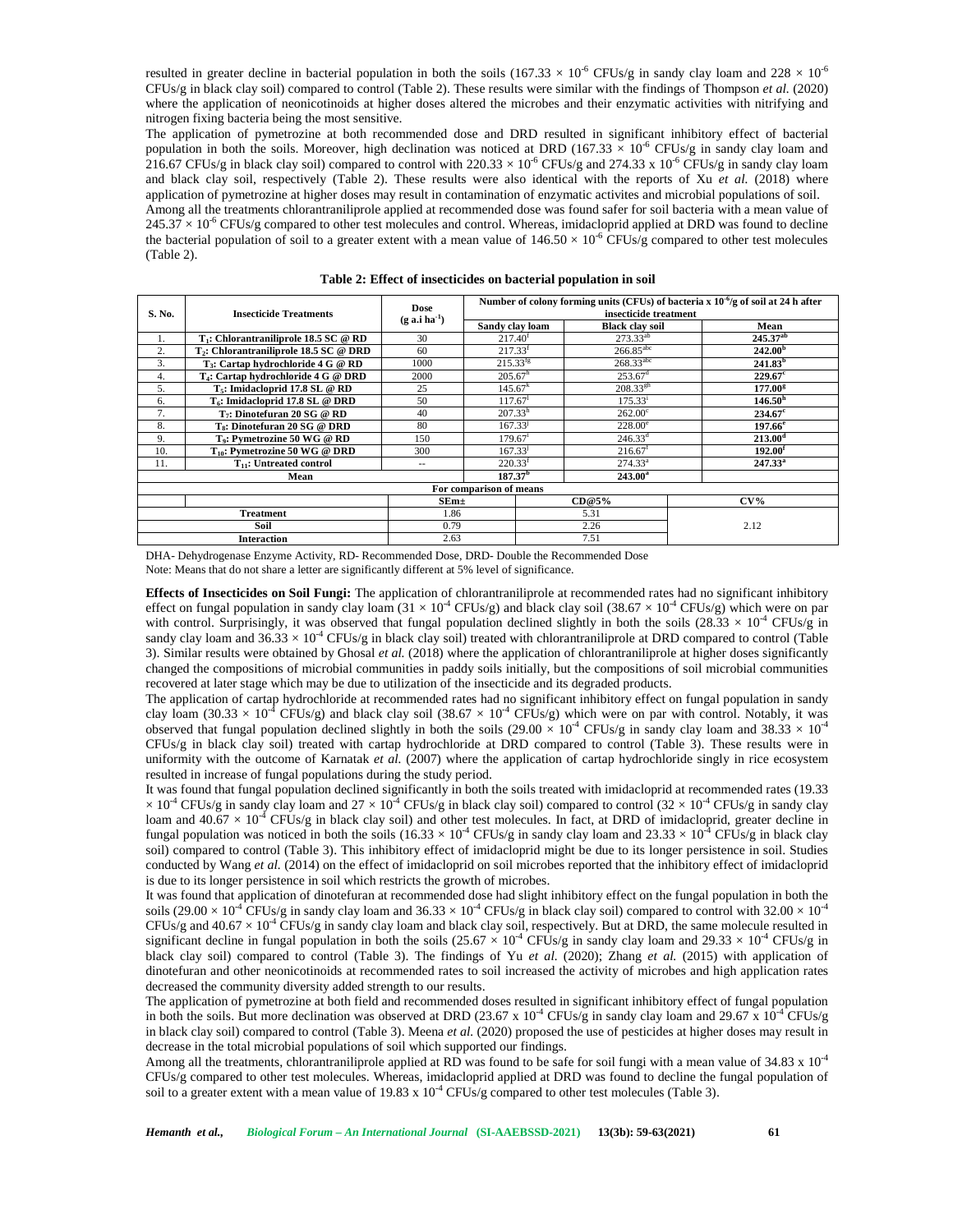#### **Table 3: Effect of insecticides on fungal population in soil.**

| S. No.             | <b>Insecticide Treatments</b>                   | Dose<br>$(g$ a.i ha <sup>-1</sup> ) | Number of colony forming units (CFUs) of fungi $\times 10^{-4}$ /g of soil at 3 days<br>after insecticide treatment |                        |                      |  |  |
|--------------------|-------------------------------------------------|-------------------------------------|---------------------------------------------------------------------------------------------------------------------|------------------------|----------------------|--|--|
|                    |                                                 |                                     | Sandy clay loam soil                                                                                                | <b>Black clay soil</b> | Mean                 |  |  |
| 1.                 | $T_1$ : Chlorantraniliprole 18.5 SC @ RD        | 30                                  | 31.00 <sup>et</sup>                                                                                                 | $38.67^{ab}$           | 34.83 <sup>ab</sup>  |  |  |
| 2.                 | $T_2$ : Chlorantraniliprole 18.5 SC @ DRD       | 60                                  | $28.33^{gh}$                                                                                                        | $36.33^{\circ}$        | $32.33^{\circ}$      |  |  |
| 3.                 | $T_3$ : Cartap hydrochloride 4 G @ RD           | 1000                                | $30.33$ <sup>efg</sup>                                                                                              | $38.67^{ab}$           | 34.50 <sup>b</sup>   |  |  |
| 4.                 | T <sub>4</sub> : Cartap hydrochloride 4 G @ DRD | 2000                                | $29.00$ <sup>fgh</sup>                                                                                              | $38.33^{bc}$           | $33.67^{bc}$         |  |  |
| 5.                 | $T5$ : Imidacloprid 17.8 SL @ RD                | 25                                  | 19.33 <sup>1</sup>                                                                                                  | 27.00 <sup>hi</sup>    | $23.17$ <sup>f</sup> |  |  |
| 6.                 | $T_6$ : Imidacloprid 17.8 SL @ DRD              | 50                                  | $16.33^{\rm m}$                                                                                                     | $23.33^{k}$            | $19.83$ <sup>g</sup> |  |  |
| 7.                 | T <sub>7</sub> : Dinotefuran 20 SG @ RD         | 40                                  | $29.00^{fgh}$                                                                                                       | $36.33^{\circ}$        | $32.67$ <sup>c</sup> |  |  |
| 8.                 | $T_s$ : Dinotefuran 20 SG @ DRD                 | 80                                  | $25.67^{i}$                                                                                                         | $29.33$ <sup>fg</sup>  | $27.50^{\circ}$      |  |  |
| 9.                 | T <sub>9</sub> : Pymetrozine 50 WG @ RD         | 150                                 | $24.33^{jk}$                                                                                                        | 34.00 <sup>d</sup>     | 29.17 <sup>d</sup>   |  |  |
| 10.                | $T_{10}$ : Pymetrozine 50 WG @ DRD              | 300                                 | $23.67^{jk}$                                                                                                        | $29.67$ <sup>fg</sup>  | $26.67^{\circ}$      |  |  |
| 11.                | $T_{11}$ : Untreated control                    | --                                  | $32.00^{\text{de}}$                                                                                                 | 40.67 <sup>a</sup>     | $36.33^a$            |  |  |
|                    | Mean                                            |                                     | 26.27 <sup>b</sup>                                                                                                  | $33.85^{\circ}$        |                      |  |  |
|                    |                                                 |                                     | For comparison of means                                                                                             |                        |                      |  |  |
|                    |                                                 | $SEm+$                              |                                                                                                                     | CD@5%                  | $CV\%$               |  |  |
| <b>Treatment</b>   |                                                 | 0.57                                |                                                                                                                     | 1.63                   |                      |  |  |
| Soil               |                                                 | 0.24                                |                                                                                                                     | 0.70                   | 4.67                 |  |  |
| <b>Interaction</b> |                                                 | 0.81                                |                                                                                                                     | 2.31                   |                      |  |  |

DHA- Dehydrogenase Enzyme Activity, RD- Recommended Dose, DRD- Double the Recommended Dose Note: Means that do not share a letter are significantly different at 5% level of significance.

However, in all the treatments bacterial and fungal populations were significantly higher in black clay soil compared to sandy clay loam soil at both recommended dose and DRD. This might be due to due to presence of higher organic matter and soil moisture which provide enough substrate to support higher microbial biomass in black clay soil. Similar results were propounded by Uhlirova *et al.* (2005), who attributed that availability of moisture and organic matter strongly influenced the metabolism and survival of microorganisms in soil as the moisture level was less in sandy clay loam compared to black clay soil.

### **CONCLUSION**

Chlorantraniliprole 18.5 SC at both recommended rate and DRD had no inhibitory effect on bacterial population in both the soils. Surprisingly, fungal population declined slightly in both the soils at DRD. This indicated that chlorantraniliprole was a safer molecule among all the test molecules except for fungi at DRD. But cartap hydrochloride 4 G at DRD decreased the bacterial and fungal population significantly in both the soils compared to control indicating that its application at higher rates is not favourable to bacterial and fungal colonies. Imidacloprid 17.8 SL at both recommended and DRD, resulted in greater drop in the bacterial and fungal populations in both the soils. This indicated that it is not favourable for bacterial and fungal colonies. On the other hand, dinotefuran 20 SG and pymetrozine 50 WG at both RD and DRD, resulted in significant decline in bacterial and fungal populations in both the soils indicating that both were not favourable to bacterial and fungal colonies even at recommended doses.

# **FUTURE SCOPE**

Based on the results obtained from the study, for better understanding of impact of insecticides on soil microbes, a thorough study on interaction between soil environment, soil enzymes (dehydrogenase especially) and soil microorganisms is strongly felt necessary for maintaining soil health.

**Acknowledgement:** I am extremely thankful to Department of Entomology, Agricultural College, Bapatla, ANGRAU for providing inputs for conducting the lab experiment.

**Conflict of Interest.** The authors have not declared any conflict of interest.

# **REFERENCES**

- Chaudhari, P. R., Tamrakar, N., Singh, L., Tandon, A., and Sharma, D. (2018). Rice nutritional and medicinal properties. *Journal of Pharmacognosy and Phytochemistry*, *7*(2): 150-156.
- Cycon, M., Markowicz, A., Borymski, S., Wojcik, M., and Piotrowska-Seget, Z. (2013). Imidacloprid induces changes in the structure, genetic diversity and catabolic activity of soil microbial communities. *Journal of Environmental Management*, *131*: 55-65.

Dhingra, O. D., and Sinclair, J. B. (1985). *Basic Plant Pathology Methods.* CRC Press, Florida, USA. 418.

- Filimon, M. N., Voi, S. O., Popescu, R., Dumitrescu, G., Ciochina, L. P., Mituletu, M., and Vlad, D. C. (2015). The effect of some insecticides on soil micro-organisms based on enzymatic and bacteriological analysis. *Romanian Biotechnological Letters*, *20*(3): 10439-10446.
- Ghosal, A., Hati, A., Mal, S., Mukherjee, A., and Mukherjee, A. (2018). Impact of some new generation insecticides on beneficial rhizospheric microorganisms in rice maize cropping system. *International Journal of Current Microbiology and Applied Sciences*, *7*: 666-676.
- Juliano, B. O., and Goddard, M. S. (1985). Cause of varietal difference in insulin and glucose responses to ingested rice. *Plant Foods for Human Nutrition*, *36*(1): 35-41.
- Karnatak, A. K., Thakur, S. S., and Awdhesh, S. (2007). Impact of commonly used pesticides on the population of beneficial soil inhabitants (Enchytraeids) and yield in rice crop ecosystem. *Pantnagar Journal of Research*, *5*(1): 27-29.
- Kumar, A., Nayak, A. K., Shukla, A. K., Panda, B. B., Raja, R., Shahid, M., Tripathi, R., Mohanty, S., and Rath, P. C. (2012). Microbial biomass and carbon mineralization in agricultural soils as affected by pesticide addition. *Bulletin of Environmental Contamination and Toxicology*, *88*(4): 538-542.
- Mahapatra, B., Adak, T., Patil, N. K., Gowda, G. B., Jambhulkar, N. N., Yadav, M. K., Panneerselvam, P., Kumar, U., Munda, S., and Jena, M. (2017). Imidacloprid application changes microbial dynamics and enzymes in rice soil. *Ecotoxicology and Environmental Safety*, *144*: 123-130.
- Meena, R. S., Kumar, S., Datta, R., Lal, R., Vijayakumar, V., Brtnicky, M., Sharma, M. P., Yadav, G. S., Jhariya, M. K., Jangir, C. K., and Pathan, S. I. (2020). Impact of agrochemicals on soil microbiota and management: A review. *Land*, *9*(2): 34.
- MoA&FW. (2020). Ministry of Agriculture and Farmers Welfare, Govt. of India. *Area, production and productivity of rice in India and Andhra Pradesh-* 2020-2021 (1<sup>st</sup> advance estimates). https://agricoop.nic.in/sites/default/files/FirstEstimate2020-21.pdf.

*Hemanth et al., Biological Forum – An International Journal* **(SI-AAEBSSD-2021) 13(3b): 59-63(2021) 62**